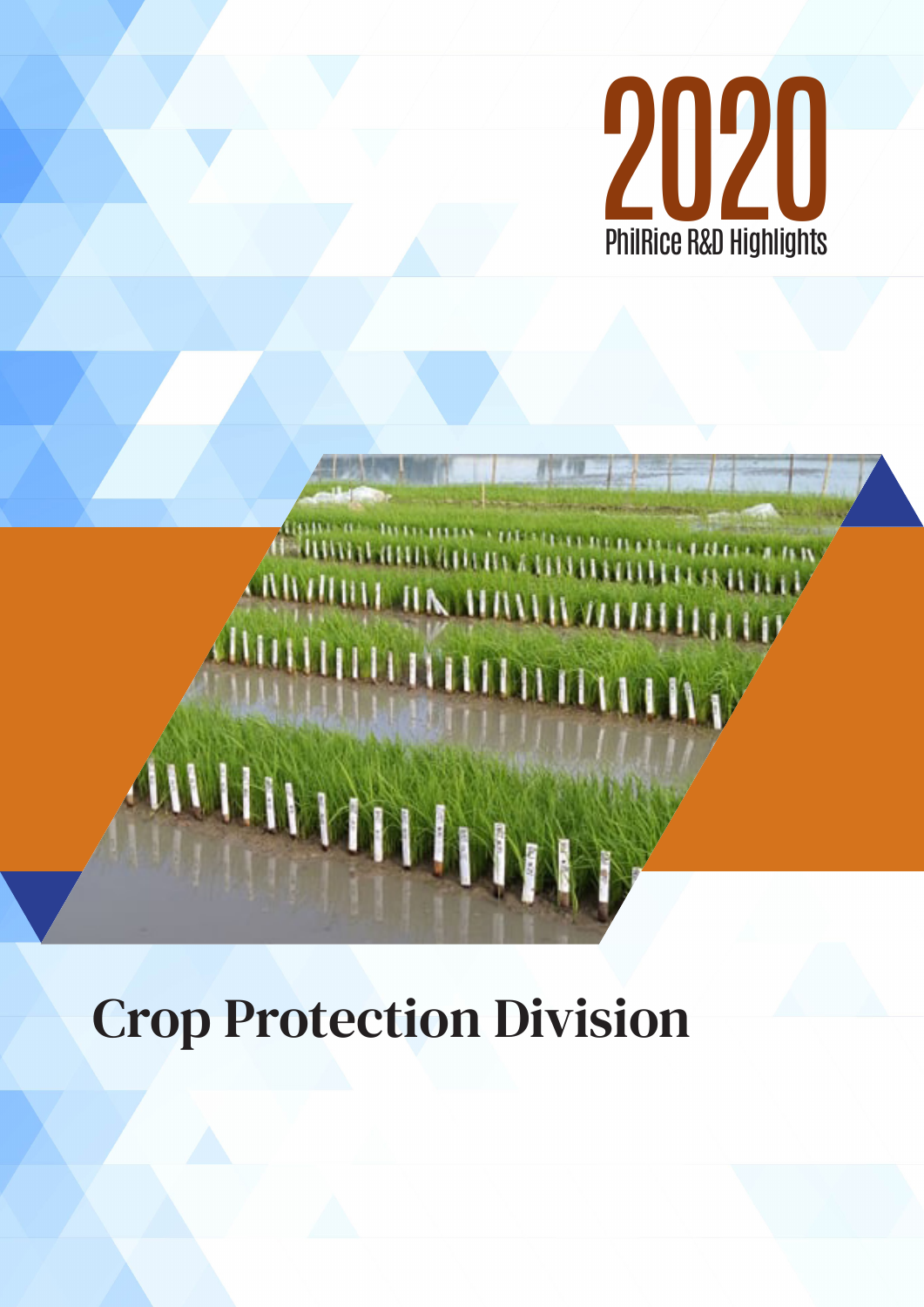# **Contents**

| <b>SECTIONS</b>                                                                         | PAGF |
|-----------------------------------------------------------------------------------------|------|
| Executive Summary                                                                       |      |
| Evaluation of Rice Lines for Disease<br>and Insect Pests Resistance                     | 5    |
| Characterization of PhilRice Elite Germplasm<br>for Functional Disease Resistance Genes | 10   |
| Ecology and Management of Key Pests of<br>Rice and Conservation of Beneficial Organisms | 13   |
| Crop Protection Division Research and<br>Analytical Laboratory System and Maintenance   | 18   |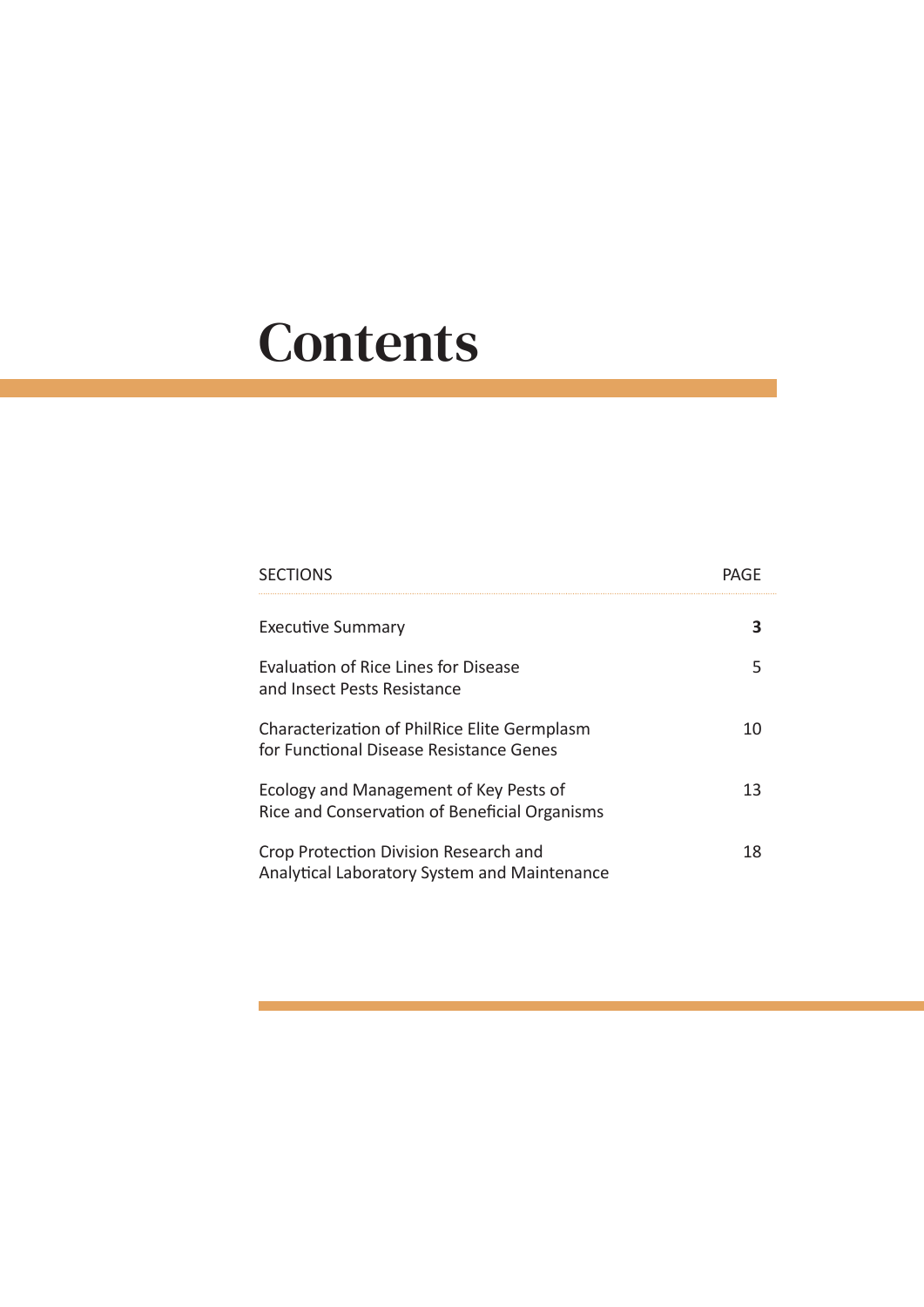#### **DIVISION**

## Crop Protection Division

Division Head: Genaro S. Rillon

#### **EXECUTIVE SUMMARY**

The Crop Protection Division (CPD) aims to prevent yield loss so that abundant rice harvest will be achieved. Specifically, CPD aims to generate, develop, and promote sustainable pest management strategies that will help farmers improve their pest management decision-making. Pest management strategies should be ecosystem-based that promote ecological diversity, environment-friendly, safe, economical, sustainable, and compatible with other management options. Hence, CPD contributes to the achievement of the strategic outcomes of PhilRice: (1) increased productivity, cost-effectiveness, and profitability of rice farming in a sustainable manner; (2) enhanced value, availability, and utilization of rice, diversified rice-based farming products and by-products for better quality, safety, health, nutrition, and income; and (3) advanced rice science and technology as continuing sources of growth.

The division implemented four interrelated projects in 2020. The first project evaluated rice materials for insect pest and disease resistance. Screening is very important in identifying rice lines that will show resistance to major diseases and insect pests and this complements rice varietal development to produce better varieties. The efforts were successful in maintaining disease and insect pest resistance in released varieties. This year, 1,816 entries composed of 463 inbreds, 614 hybrid parent lines, 696 germplasm accessions, and 43 varieties were evaluated to determine their resistance to major rice diseases and insect pests in PhilRice CES. Hybrid parent and CMS lines were further evaluated at PhilRice Isabela and Negros. The different reactions of these test entries to major rice insect pests and diseases were summarized. For a fast and efficient method of resistance screening to sheath blight, the foil method was conducted along with the optimization of previously validated mist chamber and micro-chamber methods. Among the treatments in the foil method, mycelial discs inoculated in trays mist chamber inside the screenhouse had the highest percent lesion.

The second project generally aimed to characterize the resistance of PhilRice breeding lines under development and other rice germplasm as potential sources of resistance genes against two distinct major rice diseases, the rice blast and the bacterial leaf blight. For 2020, eight breeding lines showed resistant reaction to all of the 20 differential blast isolates while six breeding lines exhibited high broad-spectrum resistance index value for bacterial blight disease. In addition, a Gal-ong–derived mutant line, GBX1, exhibited broad spectrum resistance to both rice blast and bacterial leaf blight diseases. These generated information will also help plant breeders in improving their breeding strategies for disease resistance.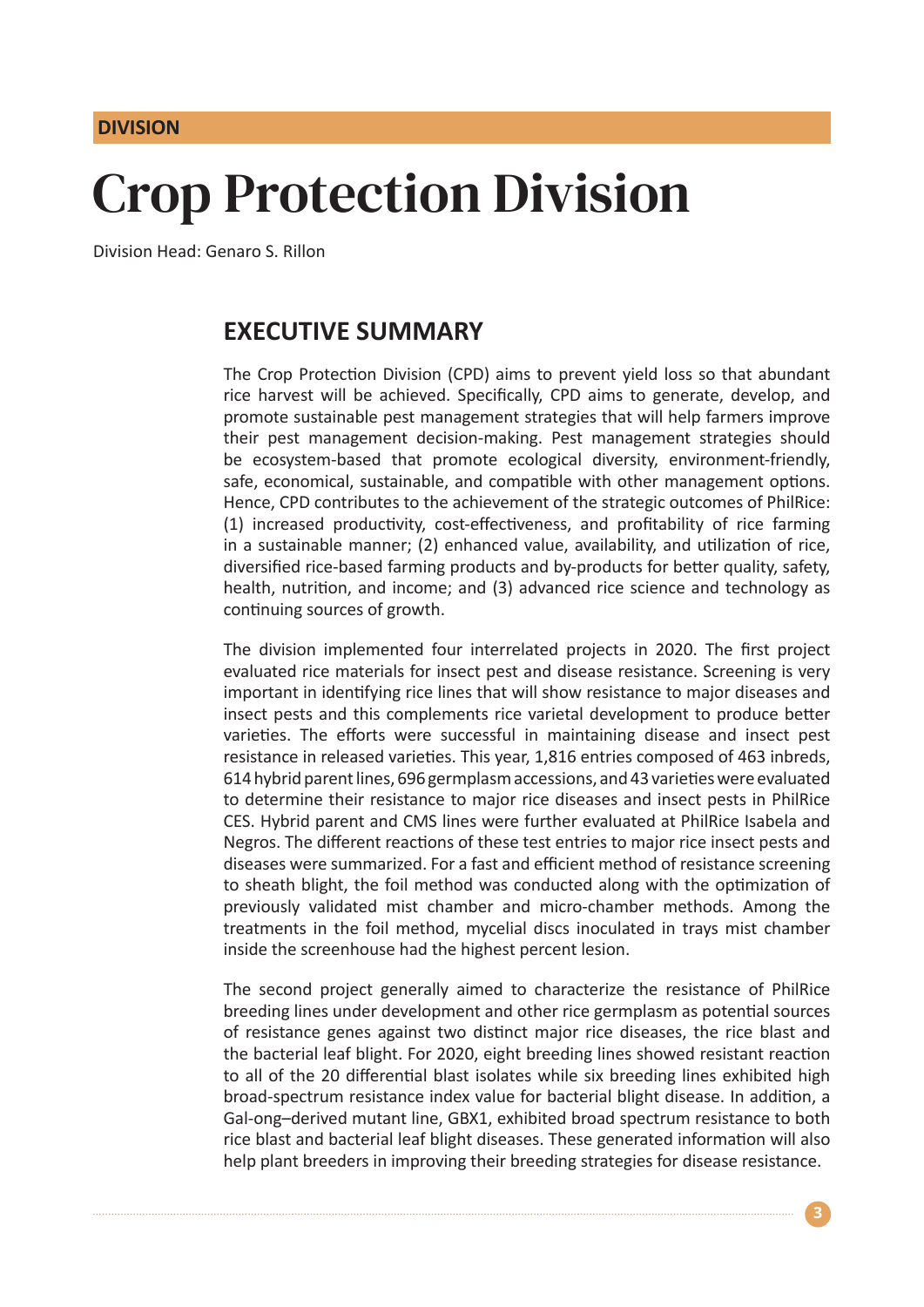#### **EXECUTUVE SUMMARY**

The third project implemented eight interrelated studies to determine: (a) ecology of yellow stemborer, planthoppers, and other arthropods on select rice fields in the country; (b) determine the interfering ability of *Cyperus rotundus* against irrigated rice; (c) the efficacy of fungal endophytes, fungal epiphytes, and selected weed species against rice blast and sheath blight pathogens; (d) the efficacy of golden apple snail and *Lantana camara* as attractants to rice bug; and (e) the preservation methods that can maintain the viability and genetic integrities of beneficial microorganisms. Highlights of accomplishments included the developed alternative control techniques for major insect pests, diseases, weeds, and golden apple snail for better pest management options in rice production.

The fourth project aimed to continually improve the services of Entomology, Plant Pathology, and Weed Science Laboratories and to ensure accurate and good quality research outputs. Major activities under this project included regular calibration of laboratory equipment and periodic preventive maintenance procedures. Laboratory equipment was inventoried following the format of BAFS for online laboratory profiling for all DA laboratories. The generated data were uploaded in the BAFS Google data account and available online.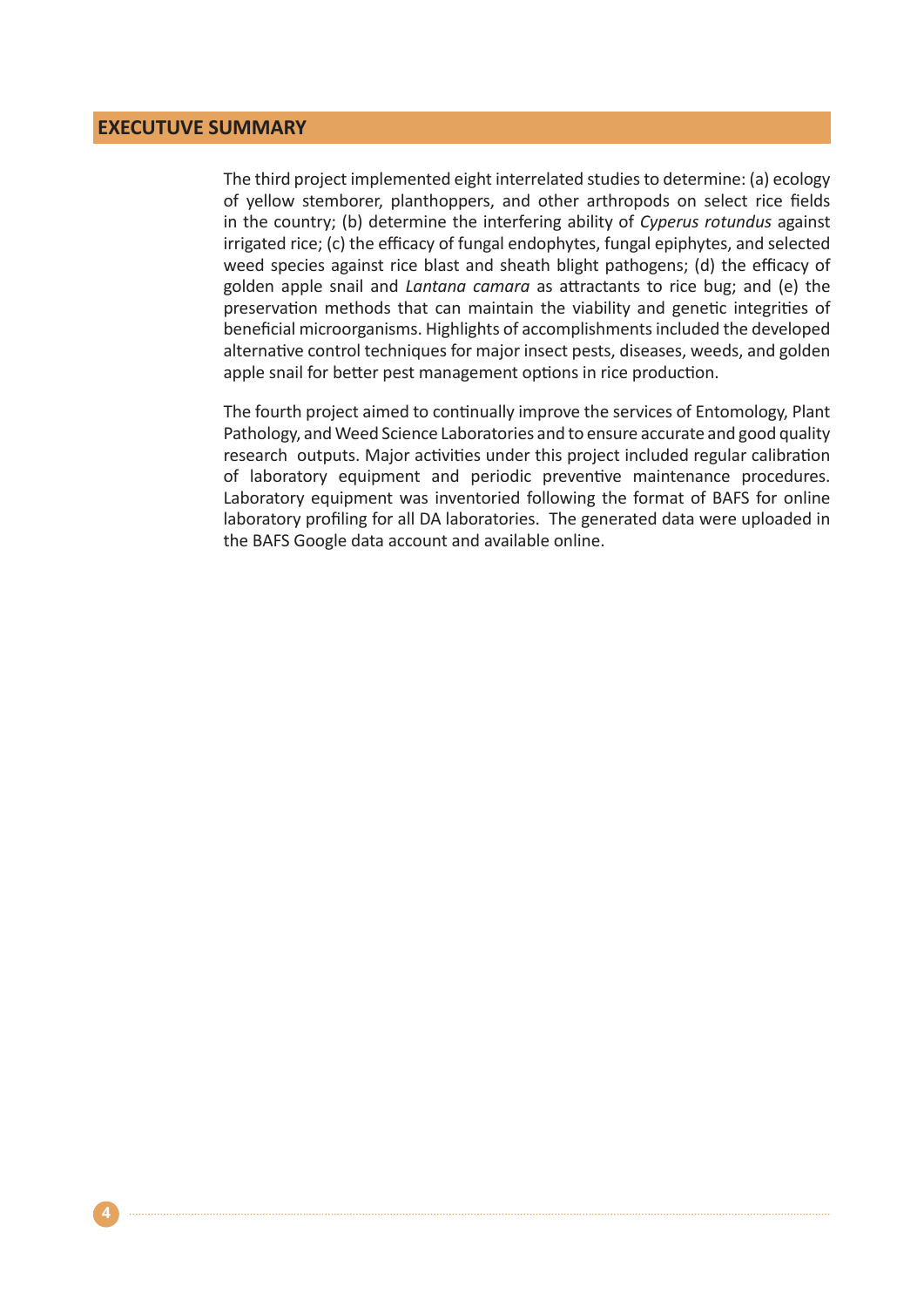### Evaluation of Rice Lines for Disease and Insect Pests Resistance

**Juliet P. Rillon**

Rice diseases and insect pests are considered major barriers in achieving the goal of increased rice production as these can cause significant seed yield and quality reduction resulting in reduced farmer's income. One way to increase yield is to reduce losses from insect pests and diseases. Screening is important in identifying rice lines that will show resistance to major rice insect pests and diseases that could be used for breeding. Thus, it is necessary to develop a protocol that can shorten the screening process.

In 2020, 1,816 entries composed of 463 inbreds, 614 hybrid parent lines, 696 germplasm accessions, and 43 varieties were evaluated to determine the resistance to major rice diseases and insect pests at PhilRice CES. In addition, the 614 hybrid parent lines were evaluated in PhilRice Isabela against major rice diseases and stemborer damage resistance, and in PhilRice Negros for tungro resistance. Evaluation for disease resistance was done by examining the dominant lesion type and leaf area infected (blast), length of lesion (bacterial leaf blight [BLB]), and relative lesion height (sheath blight [ShB]), and by assessing the percent infection for rice tungro disease. damage evaluation rating was determined for brown planthopper (BPH) and green leafhopper (GLH). Deadheart (DH) and whitehead (WH) were obtained for stem borer (SB) damage assessment. Results showed that 931 (54%) rice entries had resistant reactions to blast while 222 (13%) entries had intermediate reactions to the disease. For bacterial leaf blight, 104 (20%) entries were resistant and 250 (48%) entries had intermediate reactions to the disease. Sixteen (2%) entries showed resistant reactions against BPH while 185 (29%) had intermediate reactions. For GLH, 132 (21%) had intermediate reactions while the rest were susceptible. For stem borer damage (whitehead) assessment, majority of the entries had resistant reactions in the wet season with 10-30% SB damage (WH) in TN1 susceptible check variety.

In PhilRice Isabela, 96 (16%) parent lines showed resistant reactions to blast while 348 (51%) entries had intermediate reactions to the disease. For BLB evaluation, 192 (52%) hybrid parent lines showed resistant reactions and 108 (29%) were with intermediate reactions to the disease. In PhilRice Negros, 24 (6%) parent lines and three of five (60%) CMS lines showed intermediate reactions to tungro under modified field method of evaluation.

For fast and efficient method of resistance screening to sheath blight, foil method was conducted along with the optimization of previously validated mist chamber and micro-chamber methods in the screenhouse. Among the treatments in the foil method, mycelial discs inoculated in trays mist chamber inside the screenhouse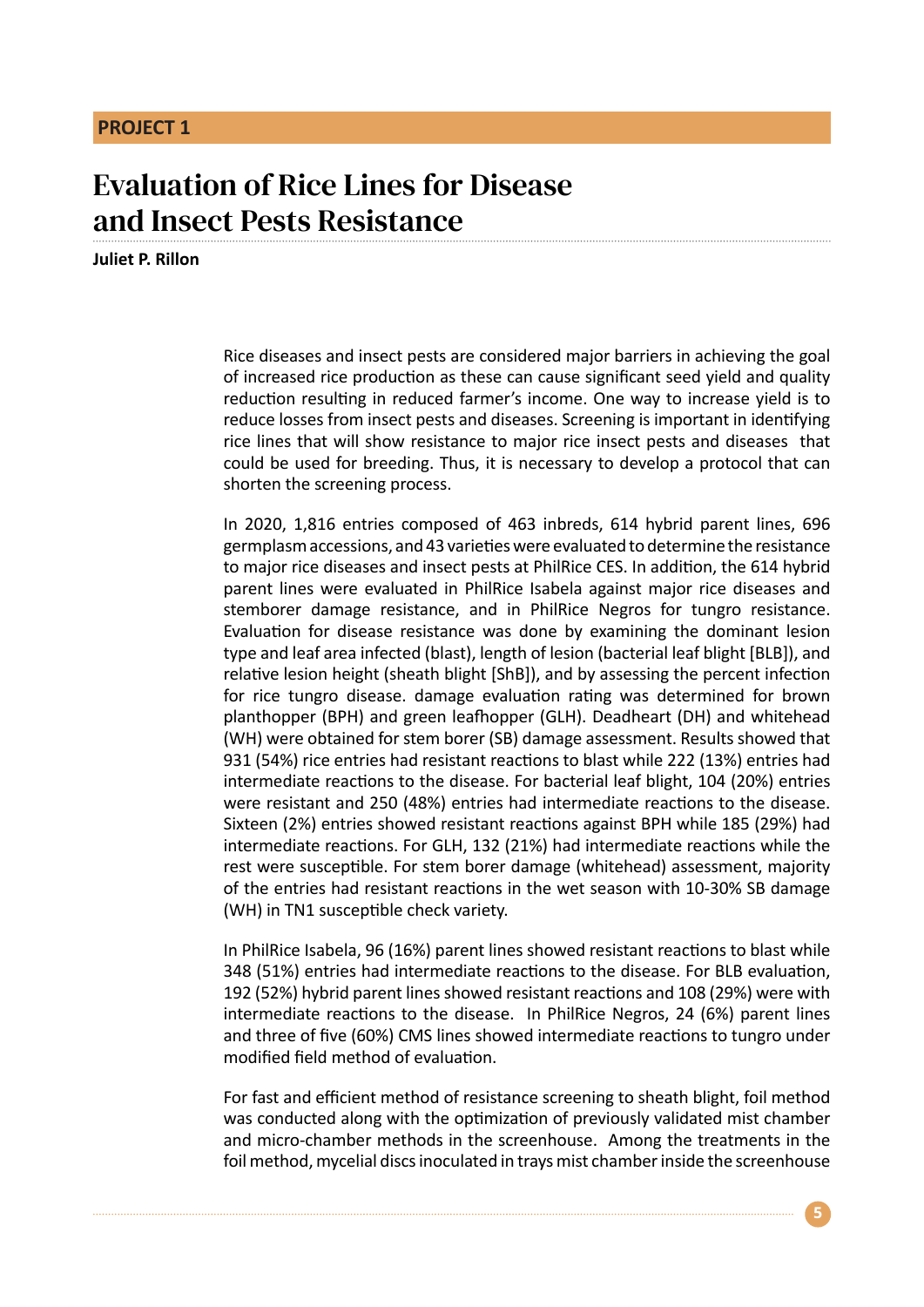had the highest percent lesion followed by mycelial discs inoculated in trays mist chamber inside the blast room in the entire test materials evaluated. In addition, substrate inoculated in trays mist chamber both in the screenhouse and blast room had the lowest percent lesion results. Actual percent lesions and visual rating scores obtained in the screening were nearly comparable with each other. In this study, improvement and modification on the disease reaction rating scale will further be explored to fit the screening on seedling stage.

## Centralized Screening for Resistance to Rice Diseases

**Keith Marielle B. Guarin, Juliet P. Rillon, Salvacion E. Santiago, and Ma. Salome V. Duca**

Rice diseases are considered a major barrier in achieving the goal of increased rice production as these cause significant seed yield and quality reduction resulting in reduced farmer's income. Therefore, it is necessary to know the reaction of available rice lines to assist breeders in choosing resistant breeding materials. Following the protocol for disease resistance screening indicated in the National Cooperative Testing Manual for Rice, 565 promising rice lines were evaluated in 2020 to determine reactions to major rice diseases and to identify lines that could be used for breeding. Results showed that among the entries evaluated for blast resistance, 249 entries had resistant reactions while 79 entries had intermediate reactions to the disease. For bacterial leaf blight, PR42837-NSIC Rc222-188-B-RTD-1 were found resistant while 91 entries had intermediate reactions to the disease. All entries evaluated for sheath blight and tungro had susceptible reactions. Low disease pressure for tungro was observed during the dry and wet seasons.

#### Centralized Screening for Resistance to Major Insect Pests of Rice

**Gilely dC. Santiago, Evelyn M. Valdez, and Ma. Salome V. Duca**

Rice entries totalling 227 and 43 high-yielding varieties were evaluated against major insect pests under natural field and screenhouse conditions during 2020 dry season. The Institute issued force majeure during the reproductive stage of evaluation. Initial study showed low stem borer pressure to cause a required insect pressure on susceptible check, TN1. Screenhouse evaluation showed that majority of the entries had intermediate reactions to brown planthopper (BPH) and green leafhopper (GLH).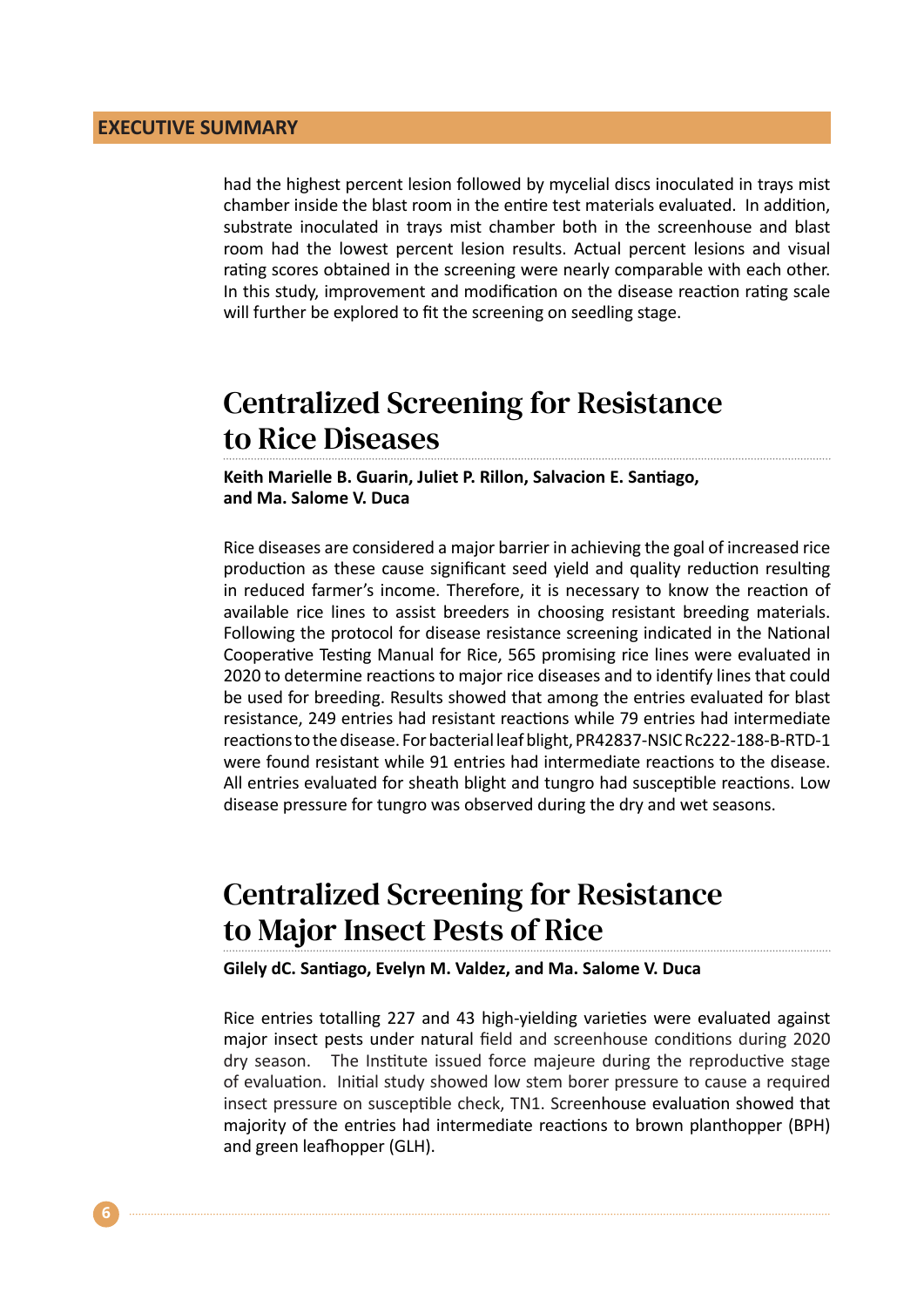During 2020 wet season, 57 rice entries for rainfed saline (RF) were evaluated. PYT-R and PYT-SP were not screened due to lack of seeds. Twenty six high-yielding entries were re-evaluated for their resistance to major insects. Insect pressure was still low during the season; hence, data under the natural field condition was not valid. Under the screenhouse condition, majority of the entries were intermediate to BPH and all entries were susceptible to GLH.

#### Optimization of a Rapid Screening Method for Sheath Blight Resistance under Screenhouse Condition

**Eleanor S. Avellanoza, Ronalyn T. Miranda, Juliet P. Rillon, and** Catherine P. Duruin

There is a need for a fast and efficient resistance screening method for sheath blight to assess more breeding lines and hasten improvement of rice varieties in terms of resistance. In 2020 WS, the foil method, in which leaf sheaths of inoculated test plants were covered with foil to provide a favorable condition for the disease to progress, was validated. Treatments were: (a) mycelia discs in pots, (b) mycelia discs and substrate in trays mist chamber in the screenhouse, and (c) mycelia discs and substrate in trays mist chamber inside the blast room. Twenty-one-day-old seedlings of rice varieties with known disease reactions to sheath blight – Jasmine 85 and Tequing (MR), NSIC 2013 Rc330 and NSIC 2015 Rc430 (I), and TN1 (S) – were used as test materials. Mycelial discs and rice hull plus rice bran (3:1 ratio) served as inoculum carriers. At 10 days post inoculation (DPI) of the pathogen, the actual and visual rating scores for disease reactions were gathered based on the SES visual scoring for sheath blight.

Among the treatments, mycelial discs-inoculated plants in trays mist chamber inside the screenhouse had the highest percent lesions. It can discriminate the expected known disease reaction patterns. Results matched with the expected reaction, i.e., the susceptible check variety TN1 got the highest percent lesions of 66% while Jasmine 85 and Tequing had moderately resistant reactions to the disease with 40% and 49% lesions, respectively. NSIC Rc330 (58.92%) and NSIC Rc430 (52.39%) had slightly higher % lesions of 59% and 52%, respectively, corresponding to intermediate reactions. Furthermore, results of mycelial discsinoculated plants in trays in mist chamber inside the blast room showed TN1, a susceptible variety check, having a comparable result with the two intermediate checks NSIC Rc330 (39%) and NSIC Rc430 (38%). Jasmine 85 with the expected moderately resistant reaction, on the other hand, had the highest percent lesion of 53% while Tequing (30%) had the expected moderately resistant reaction. All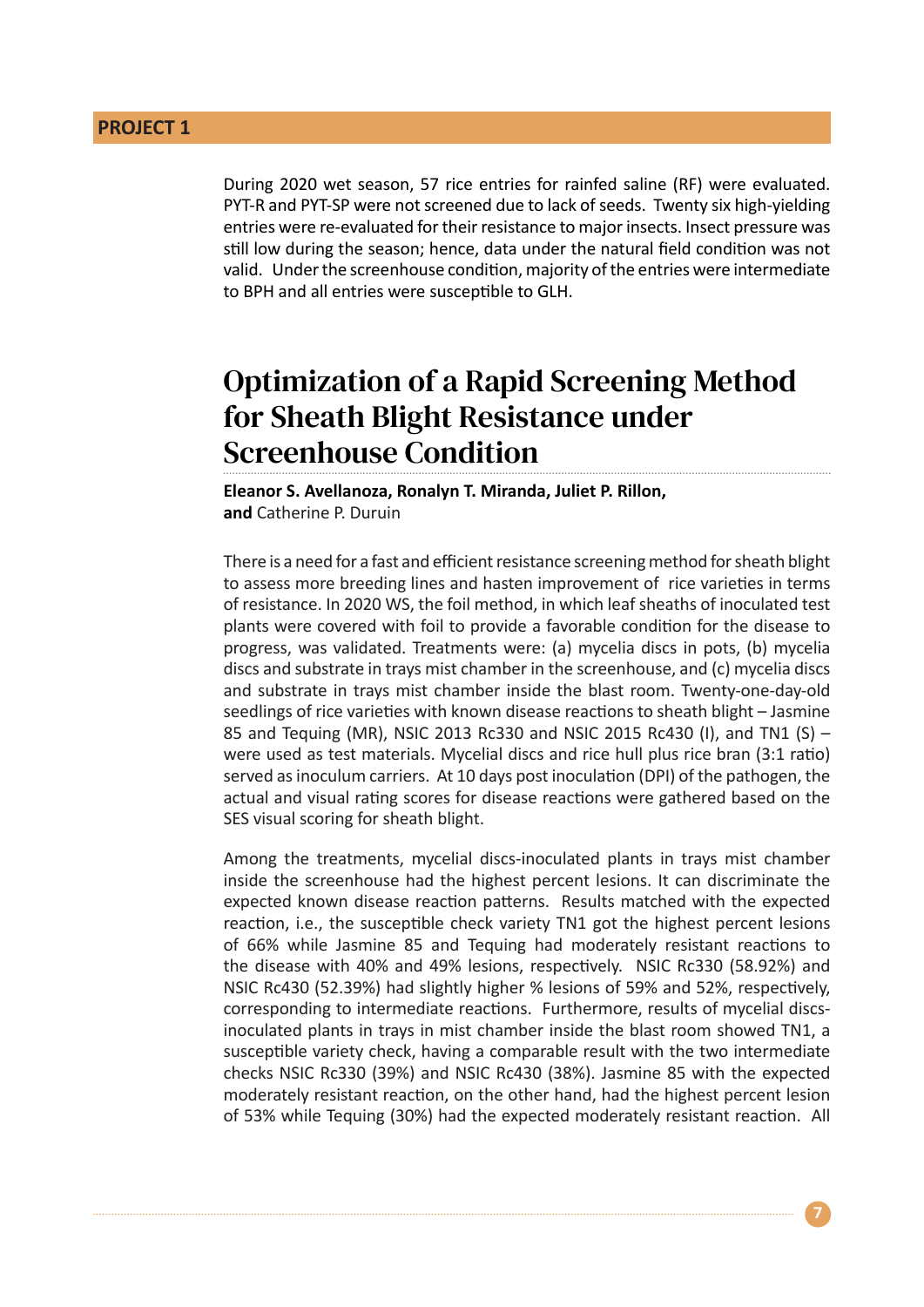inoculated plants with mycelial discs in pots cannot differentiate the expected known disease reaction patterns of the five test materials evaluated. The lowest actual percent lesions were obtained in plants inoculated with substrate in all treatments. In this study, there is a need to further optimize the screening method and modify the disease rating scale to fit the disease reaction screening results of test materials in seedling stage.

## Evaluation of CMS Parentals, Breeding lines and Promising Hybrids for Resistance to Major Insect Pests and Diseases

**Salvacion E. Santiago, Genaro S. Rillon, Juliet P. Rillon, Frodie P. Waing, Gracia B. Amar, Cherryl U. Seville, Keith Marielle B. Guarin, Cesjoy Carl B. Encarnacion, Zarah Faith T. Lunag, and Ellie Zandrew S. Ganella**

The superior yield advantage of hybrid over inbred could be affected by susceptibility to pests and diseases. To address one of the major concerns in the hybrid rice program, promising hybrid parent lines were evaluated for resistance to major rice diseases such as blast, bacterial leaf blight (BLB), sheath blight (ShB), and tungro, and to major rice insect pests like stem borer damage (SB) (deadheart and whitehead), green leafhopper (GLH), and brown planthopper (BPH) during the 2020 dry and wet seasons. All forwarded hybrid parent lines were evaluated in three experimental sites: PhilRice CES, Isabela, and Negros. Of the 227 lines evaluated during the dry season, 49 CMS parental lines (29 restorer and 20 maintainer) were found to have intermediate reactions to blast, BLB, and SB (whitehead) across sites. Among the 49 hybrid parent lines, 42 had 2-3 resistances to insect pests and diseases. Moreover, five restorer lines were also found to be intermediate to resistant to blast, BLB, sheath blight, and stem borer while another two restorer lines were found resistant. A total of 150 CMS parent lines were evaluated for pests and diseases during the wet season. There were 21 Rlines selected for their intermediate to resistant reactions to blast, BLB, and stem borer damage (whitehead) across sites. Of the 21 hybrid parent lines selected, 19 lines consistently had four intermediate to resistant reactions to blast, BLB, and stem borer damage (whitehead) while one restorer line was found to have the greatest number of resistances to pest and disease evaluations. Of the 21 R-lines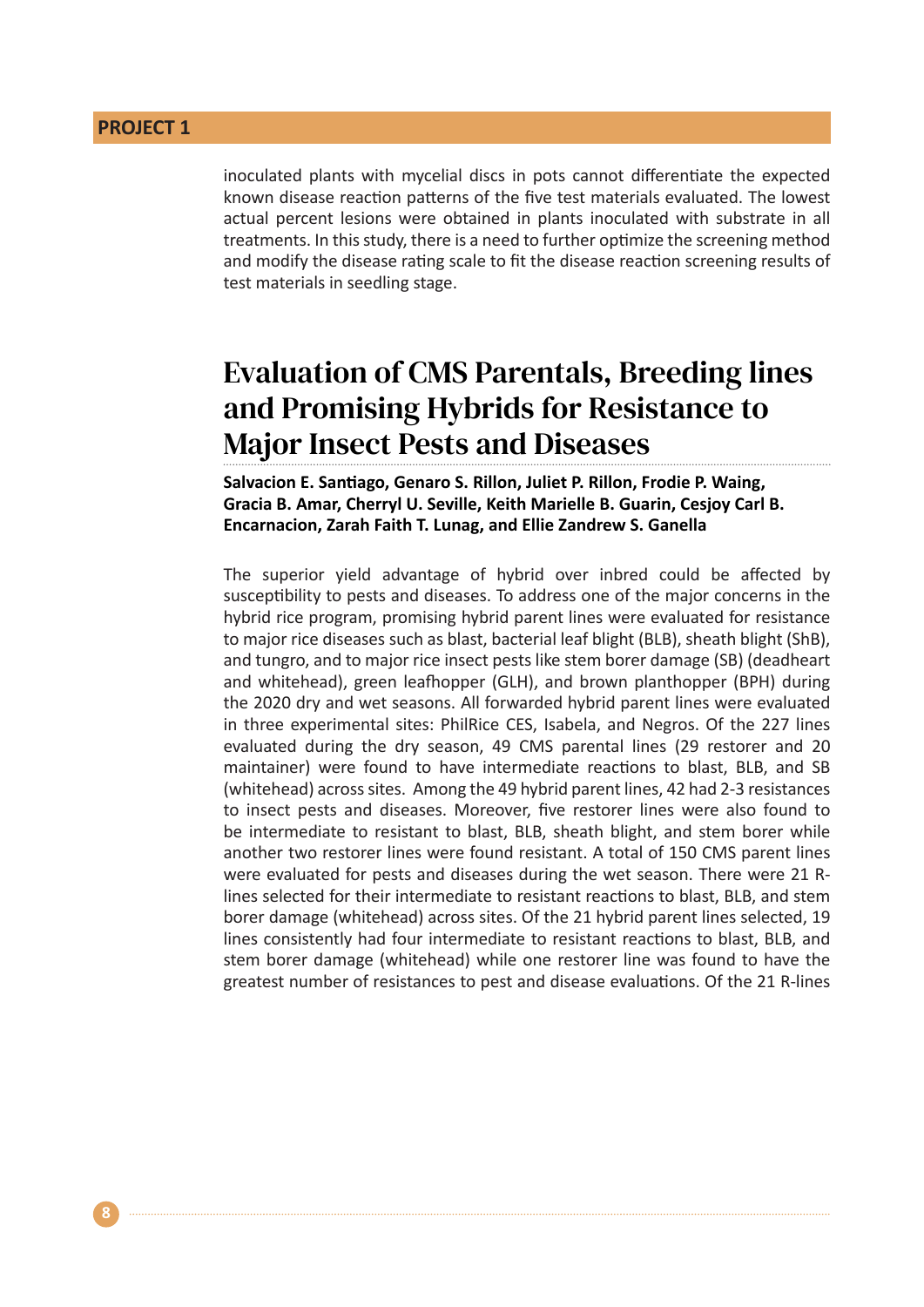selected, two restorer lines were found to have intermediate reactions to tungro disease under the modified field method of evaluation in PhilRice Negros during the wet season. One restorer line was also found to have resistance to the disease. Another R-line was observed to have resistance to tungro though not included in the 21 selected hybrid lines. Evaluation of resistance against stem borer damage (whitehead) was also conducted in PhilRice CES. In 2020, resistance to whitehead was noted in 286 hybrid parent lines, 59 hybrid lines had intermediate reactions, while 30 hybrid lines were susceptible.

#### Evaluation of Rice Germplasm for Biotic Stresses

**Juliet P. Rillon, Gilely DC Santiago, Keith Marielle B. Guarin,**  Salvacion E. Santiago, and Xavier I. Caguiat

Rice diseases can affect the quality and quantity of rice that cause profit loss to farmers. Rice germplasm possesses useful genes for key traits such as resistance to major rice diseases. Resistant accessions can be used as parent materials for new rice varieties. In 2020, 696 accessions from PhilRice Genebank were evaluated for resistance to blast and tungro. Blast resistance was evaluated 30 days after sowing by examining the dominant lesion type and leaf area infected. For tungro resistance, the percent disease infection was assessed 3-4 weeks after inoculation under induced method, and 45 and 60 days after transplanting under the modified method. Results showed that among the rice accessions evaluated for blast resistance, 496 (71%) were resistant while 131 accessions (19%) were found susceptible to the disease. Sixty-nine accessions (10%), on the other hand, had intermediate reactions. Under induced method, all accessions were susceptible to tungro. Low tungro disease pressure under modified field method, however, was observed during the 2020 dry season evaluation of 306 accessions. Evaluation of these accessions is necessary to identify donors of disease resistance that can be used in the development of new rice varieties.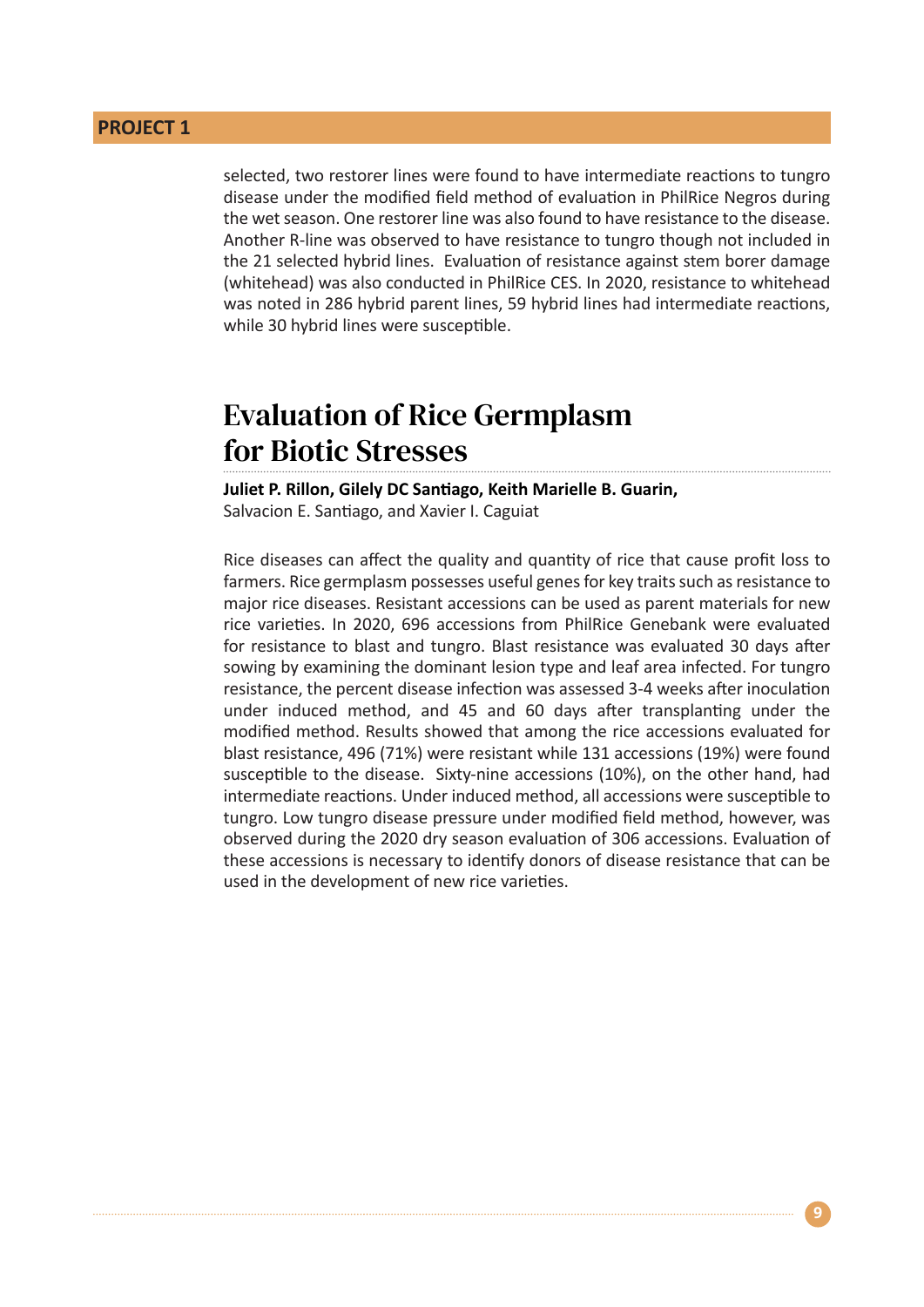## Characterization of PhilRice Elite Germplasm for Functional Disease Resistance Genes

**Jennifer T. Niones**

Using the differential system for disease resistance, the resistance reactions of PhilRice elite lines developed through mutation breeding were evaluated against differential rice blast and bacterial blight isolates. The resistance genes harboring in these rice genotypes were likewise estimated. These breeding lines were also genotyped for the presence of resistance genes using R-gene specific DNA markers of known bacterial blight and rice blast major resistance genes.

Eight breeding lines had resistant reactions to all of the 20 differential blast isolates. These breeding lines showed a disease reaction pattern different from that of the major R genes included in the blast differential system. It is possible that R genes (not considered in the differential system) or novel R genes are controlling the resistance in these breeding lines. Meanwhile, six breeding lines exhibited high broad spectrum resistance index value for bacterial blight disease. However, the resistance patterns against *Xoo* isolates were different from that of the bacterial blight differential varieties, implicating unique or novel *Xa* genes possibly controlling the host resistance against the bacterial blight pathogen.

A Gal-ong–derived mutant line, GBX1, exhibited broad spectrum resistance to both rice blast and bacterial leaf blight diseases. Its spectrum of resistance is different from the disease reactions of known major blast and bacterial blight resistance genes against standard differential isolates. Thus, this mutant line possibly harbors novel disease resistance genes against blast and bacterial blight. These genes can be used for breeding rice varieties with pyramided genes for resistance against these two important rice diseases.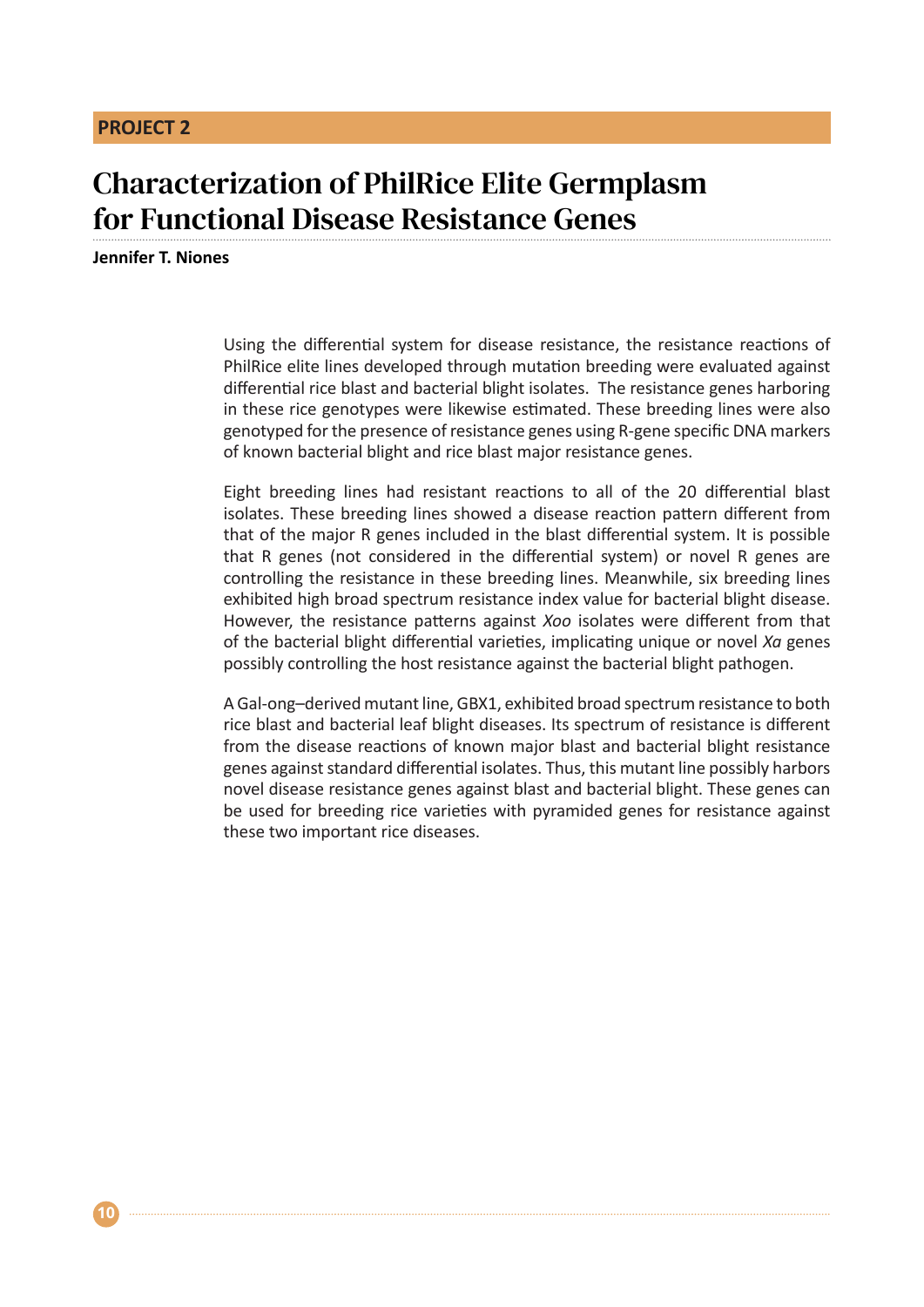## Identification of Major Blast Resistance Genes in PhilRice Elite Rice Germplasm and other Rice Materials as Potential Source of Blast Resistance Genes

Jennifer T. Niones and Jennifer Manangkil

Rice blast disease imposes a constant constraint to the stable rice production worldwide. In the Philippines, rice blast disease has been frequently reported in upland rice growing areas and rainfed lowland environments that are prone to drought, which causes yield losses ranging from 50 to 85% in some epidemic years. In this study, 53 elite lines developed through mutation breeding were evaluated for their rice blast resistance using the rice blast differential system. These mutant lines were derived from nine wildtype parents – variety Y Dam Do from Laos; Jepun from Indonesia; Philippine traditional varieties Gal-ong and Azucena; and Philippine released varieties PSB Rc10, PSB Rc72H, NSIC Rc222, Rc134, and Rc240. These elite mutant lines have improved traits from their wildtype parents that include higher yield, resistance to diseases, better grain quality, low phytic acid content, early maturity, and less chalkiness. Eight breeding lines, all derived from Gal-ong, had resistant reactions to all of the 20 differential blast isolates. These breeding lines showed disease reaction pattern different from that of the major R-genes included in the differential system. It is possible that R-genes not considered in the differential system or novel R-genes are controlling the resistance in these breeding lines. Moreover, most of the Gal-ong–derived mutant lines exhibited broad spectrum resistance against differential rice blast isolates. On the other hand, 16 breeding lines, 11 of which were mutant lines derived from Jepun and Y Dam Do varieties, exhibited narrow spectrum of blast resistance. Primary estimation of R genes present in these breeding lines using three distinct blast differential isolates showed 13 breeding lines estimated to harbor a combined *Pi20(t), Pita* and *Pik* genes. *Pita*(t) is the most frequently estimated gene among the breeding lines, either as single gene or in combination with *Pi20* and *Pik* genes. In addition to the aforementioned *Pi* genes used in the primary gene estimation, eight breeding lines were also estimated to harbor *Pita-2* gene.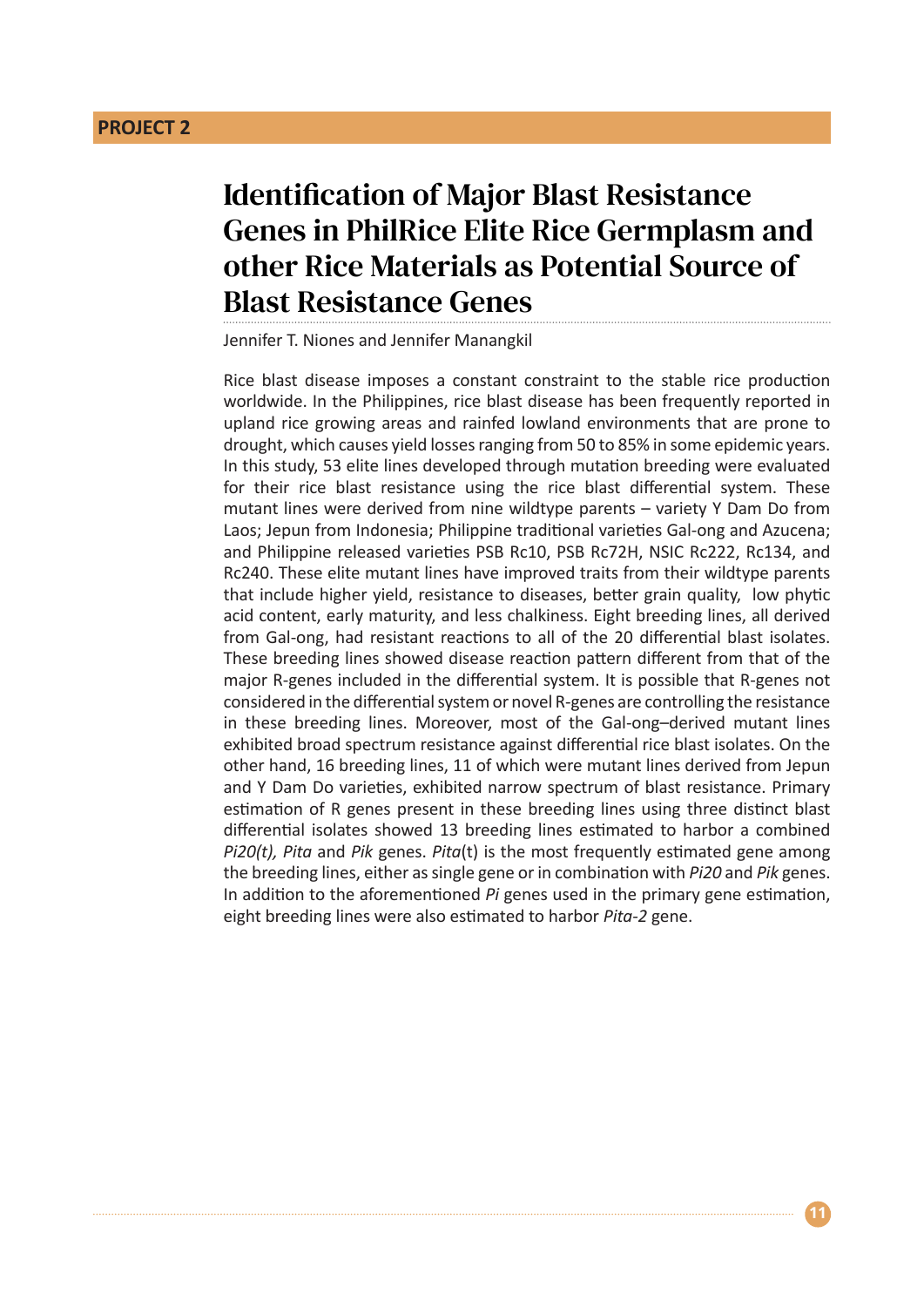## Identification of Bacterial Blight Resistance Genes in PhilRice Germplasm and Potential Source of Bacterial Blight Resistance Genes

**Eleanor S. Avellanoza, Cay Neth A. Callejo, and Jennifer T. Niones**

In 2020 WS, 57 mutant elite lines derived from eight wild types of Azucena, Gal-ong, PSB Rc10, NSIC Rc134, Rc222, Rc240, Y Dam Do, and Jepun, which were selected for low phytic acid, good eating quality, improved yield and maturity, disease resistance, and tolerance for adverse environment (drought- and saline-prone) were subjected to phenotyping using the BB differential system and genotyping using five molecular markers (*Xa4, xa5, Xa7, xa13* and *Xa21*) for the detection of the presence *Xa*-genes. Thirty-two mutant elite lines were grouped into seven based on their reaction patterns to eight differential lines evaluated against the seven selected Xoo races, i.e., Variety Group 1 (VG1) – estimated xa5 gene; VG2 – Xa7 gene, VG3 – Xa10 gene, VG4 – Xa13 gene, VG5 – Xa21, VG6 – Xa57, and VG7 – with different reaction patterns from the known *Xa* genes. Moreover, the broad spectrum resistance index (BSRI) of 57 mutant elite lines evaluated were grouped into 10 based on computed BSRI values that ranged from 0.2 to 0.9. The Gal-ongderived mutant elite line GXB-307-1, belonging to VG1, had a broad resistance spectrum of 12.0 and the highest computed BSRI of 0.9. Molecular analysis showed that 54 of the mutant elite lines evaluated mostly harbored the *Xa4* and *Xa7* genes in their genome, which were detected in 17 Gal-ong-derived mutant lines and from all (6) Azucena- and NSIC Rc222-derived lines. The xa5 gene was detected in 21 mutant elite lines while none of the mutant lines harbor the *xa13* gene. The *Xa21* gene present in 44 mutant elite lines were detected in 15 mutant lines of Galong. However, 37 mutant lines segregated in terms of *Xa* genes detected in their genome; i.e., they had either 2 negatives or 1 positive results. These segregating populations of mutant lines can be purified and further plant selections can be done to ensure that the advanced mutant elite lines have the Xa resistance genes in their genome.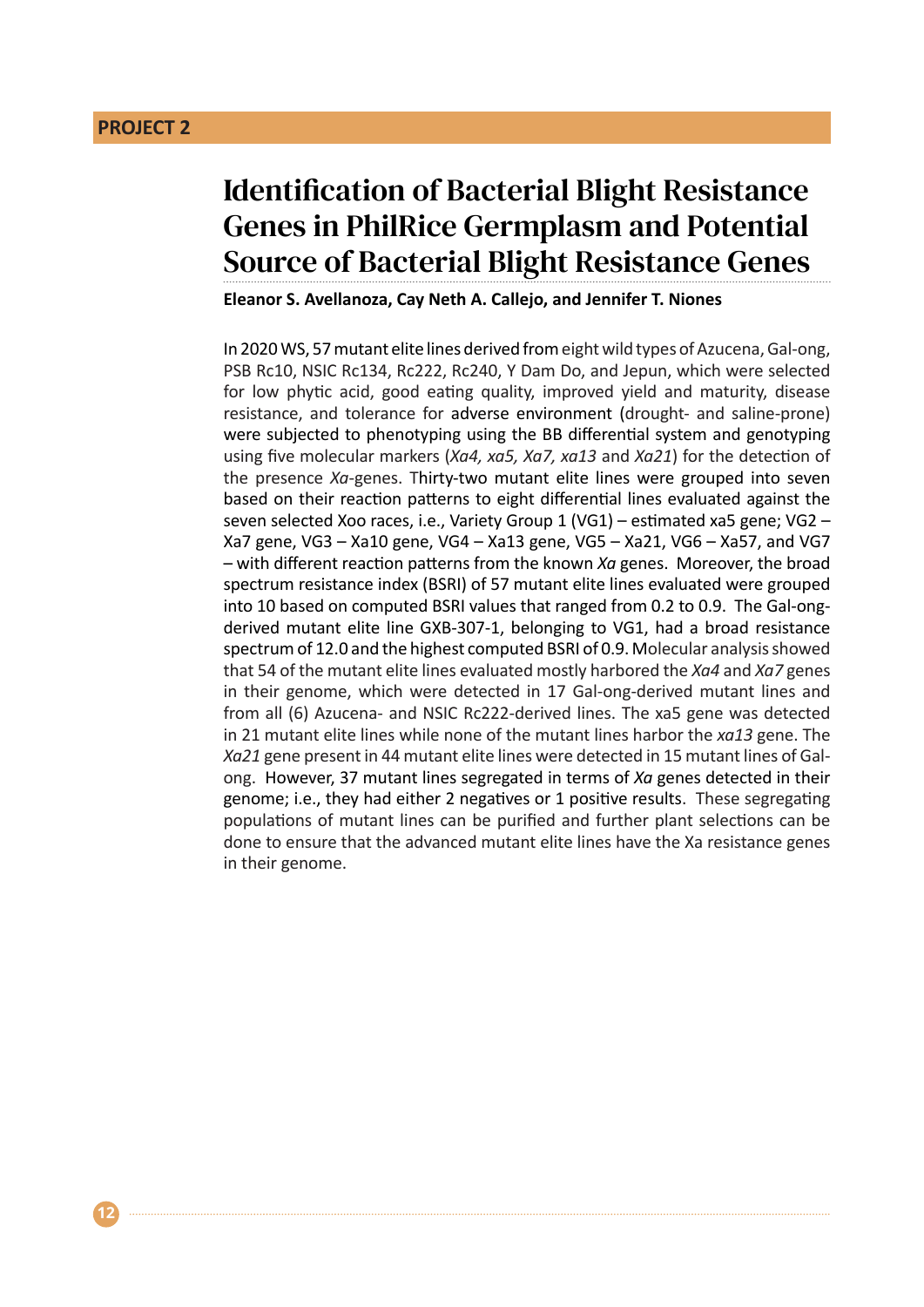## Ecology and Management of Key Pests of Rice and Conservation of Beneficial **Organisms**

**Dindo King M. Donayre**

Pests are one of the limiting biotic agents in rice production as they significantly reduce yield and quality of harvests, and income, if not properly managed. Management techniques are easily available to combat pests. However, the biology and ecology of target pests must be determined first to develop a successful, effective, and economical pest management. In the Philippines, the use of pesticides to combat rice pests remains the foremost option for many farmers. Alternative control techniques such as the use of biological control agents and other potential organisms have been suggested to minimize injudicious use of pesticides. Potential organisms were also previously identified to be effective against major pests of rice. Unfortunately, many of these did not reach the enduser because of limited scope of exploration and lack of evaluation. Thus, this project implemented eight interrelated studies to determine: (a) ecology of yellow stemborer, planthoppers, and other arthropods on selected ricefields in the country; (b) determine the interfering ability of *Cyperus rotundus* against irrigated rice; (c) the efficacy of fungal endophytes, fungal epiphytes, and selected weed species against rice blast and sheath blight pathogens; (d) the efficacy of golden apple snail and *Lantana camara* as attractants to rice bug; and (e) the preservation methods that can maintain the viability and genetic integrities of beneficial microorganisms. Monitoring insect pests through light traps showed that the population of yellow stem borer peaked in Mar-Apr and Sep-Oct this year but had less chance to cause damage to rice plants. Other insect pests like brown planthopper and green leafhopper peaked in the 2<sup>nd</sup> week of March and in the last week of July to  $1<sup>st</sup>$  week of Oct. Increase in population was congruent to the increase in number of predators. The population of rice black bug, on the other hand, was highest from November 2019 to January 2020. Data from field monitoring by trapping through sticky traps showed that RPH population was also low in PhilRice CES and Mabini, Sto. Domingo, Nueva Ecija; although in wet season, there was a minor peak observed during the flowering stages in both sites and then later declined as the crop matured. On the other hand, allowing LE-CYPRO to grow within 30, 40, 50, 60 days and until harvest resulted in grain yield reductions by 10.7, 19.9, 14.8, 16.3, and 40%; minimal reductions when the weed was absent within 10 until 60 DAT. Grain yield of DSR was reduced by 15, 17.2, 16.3, 18.5, and 34.1% when the weed was present within 30, 40, 50, and 60 DAT and until harvest, respectively. No yield penalty was observed within 10 and 20 DAS. Grain yield of DSR was reduced by 16.9 and 4.1% when it was weed-free within 10 and 20 DAS. In an experiment to determine the effect of weed ethanolic extracts against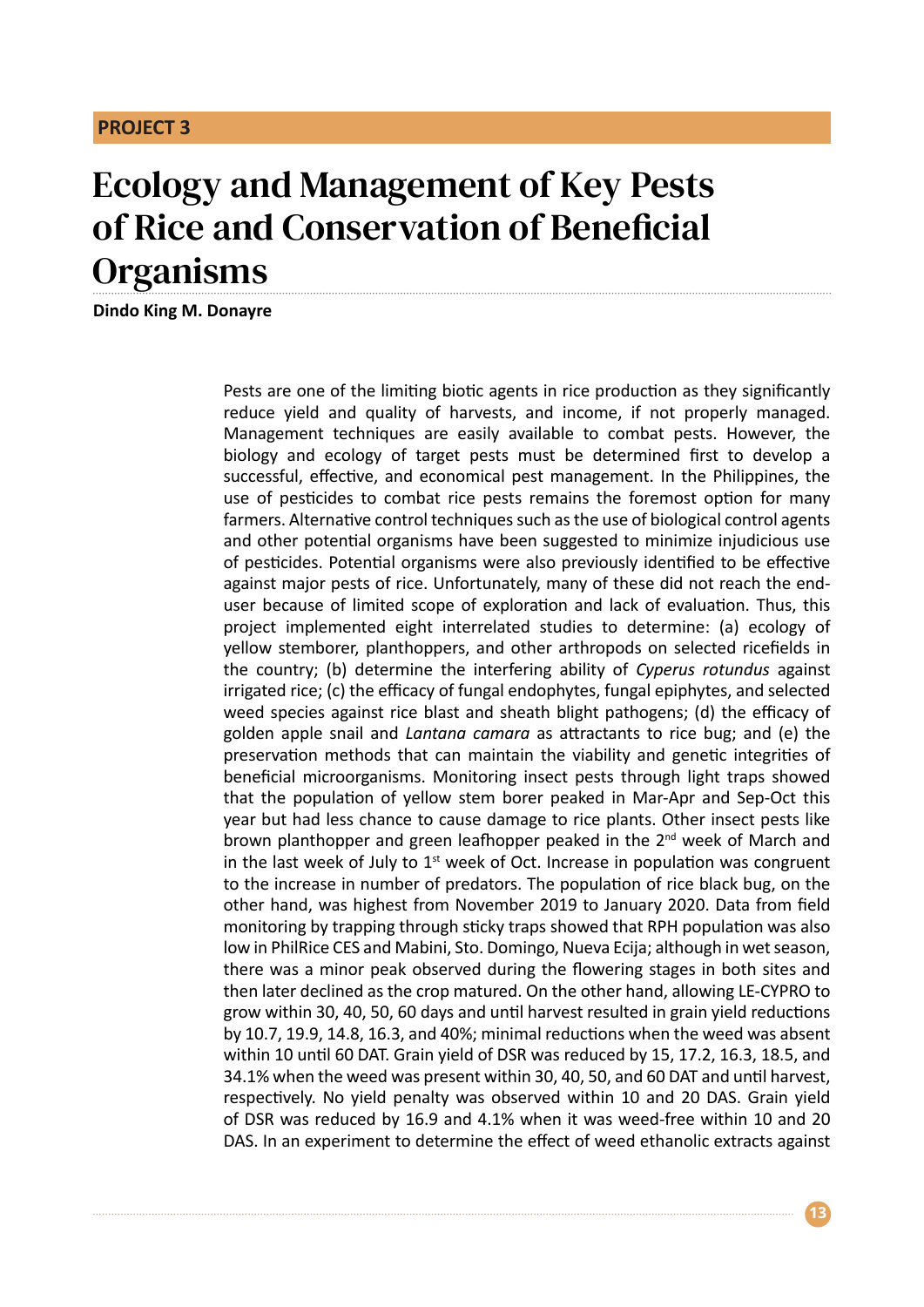*Magnaporthe grisea*, results showed that extracts of extracts of *E. crassipes*, *I. aquatica*, and *P. angulata* inhibited the spore germination of *M. grisea*. In food poisoned technique, the 75% concentration of *E. crassipes* caused 3.6% mycelial growth reduction on the rice blast fungus while *P. angulata* by 9.5%. Meanwhile, crushed or uncrushed GAS attracted a greater number of rice bugs than *L. camara* particularly at Wenceslao, Aurora. Initial testing of different trap designs showed that putting GAS inside the net was the most effective in attracting rice bugs. In determining the best method of conserving organisms, it was found that filter paper had the higher rate of revival of organisms. It was also the cheapest, easiest to prepare, and required minimal space for conserving fungal isolates.

## Seasonal Fluctuation of Stemborer and Other Arthropods at PhilRice CES

#### **Gilely dC. Santiago and Evelyn M. Valdez**

Light trap helps determine the seasonal patterns of insects' densities in the cropped areas. It provides information related to insects' distributions, abundances, and flight patterns. In addition, it helps in deciding when to initiate control thru application of bio- and synthetic pesticides as well as the release of biocontrol agents. Weekly light trapping was done to monitor the arthropods in PhilRice CES using a JICA light trap. Samples were brought into the laboratory for sorting, identification, and counting. The population of yellow stem borers peaked in March-April (dry season) and September-October (wet season) this year. Highest number of moths caught was 147 in the 2nd week of Oct. The population, however, was generally low to cause damage. The hoppers, specifically brown planthopper and green leafhopper, peaked in the  $2^{nd}$  week of March and in last week of July to  $1^{st}$ week of Oct. The increase in the population of predators coincided with the peak of the population of the hoppers. The population of rice black bug was highest from November 2019 to January 2020. Yellow stem borer egg masses in the dry season were likewise generally low.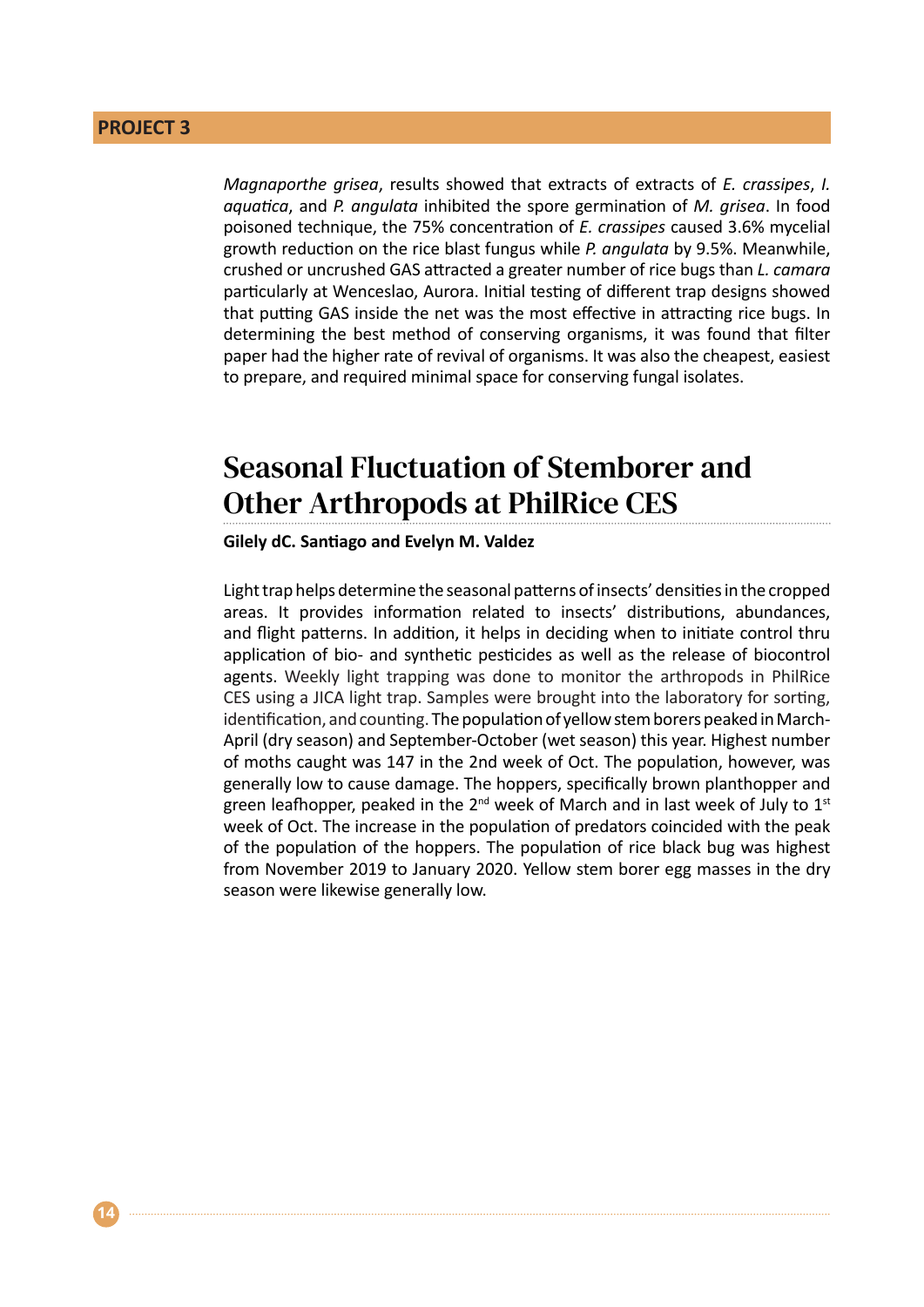### Development of Management Options for Rice Planthoppers

**Genaro S. Rillon, Cesjoy Carl B. Encarnacion, and Jayvee S. Bruno**

Planthoppers (RPHs) are one of the recent serious constraints to rice production in the Philippines. Hence, information on their population and associated damage are very minimal. Light trap catches at PhilRice CES this year showed low population of RPH. Population of brown planthopper (BPH) was only 2,160 (September 2020) and there was almost nil number of white-backed planthopper during the monitoring period. Data from field monitoring by trapping through sticky traps showed that RPH population was also low in PhilRice CES and Mabini, Sto. Domingo, Nueva Ecija. However in the wet season, there was a minor peak observed during the flowering stages in both sites and then later declined as the crops matured. During field samplings, numerous spiders and other predators such as the coccinelids and mirids were observed. No incidence of injuries caused by RPH was recorded. To avoid BPH infestation in the future, we recommend planting of RPH-resistant rice varieties, practice synchronous planting but avoid rice ratooning, conserve beneficial organisms, and apply insecticides cautiously.

## Interference of Cyperus Rotundus on Growth and Development of Rice under Irrigated-Lowland Condition

Dindo King M. Donayre, Jessica Joyce L. Jimenez, Edwin C. Martin, and Anna Ma. Lourdes S. Latonio

Lowland ecotype *Cyperus rotundus* L. (LE-CYPRO) has been reported infesting irrigated lowland ricefields. Its effects on the growth and yield of rice under flooded conditions are still unknown. Two trials were conducted to determine the vulnerable periods of irrigated-lowland transplanted (TPR) rice and direct-seeded rice (DSR) to competition by LE-CYPRO. Eight TPR and 36 DSR plants, grown with 10 tubers of LE-CYPRO, were subjected to duration of tolerable period of competition, where the weed was allowed to compete with rice from 0 DAT/DAS, then simultaneously uprooted at 10, 20, 30, 40, 50, and DAT/DAS; and duration of weed-free period of competition, where rice plants were free from the weed within periods of 10, 20, 30, 40, 50, and 60 DAT/DAS. All the experiments were arranged in RCBD with three replications. Allowing LE-CYPRO to grow with TPR and DSR from 0 DAT/DAS until harvest resulted in significant increase in its number and dry-weight of off-shoots. Its growth decreased when its presence was delayed from 0 to 60 DAT/DAS. Dry-weight of shoots and number of panicles of TPR significantly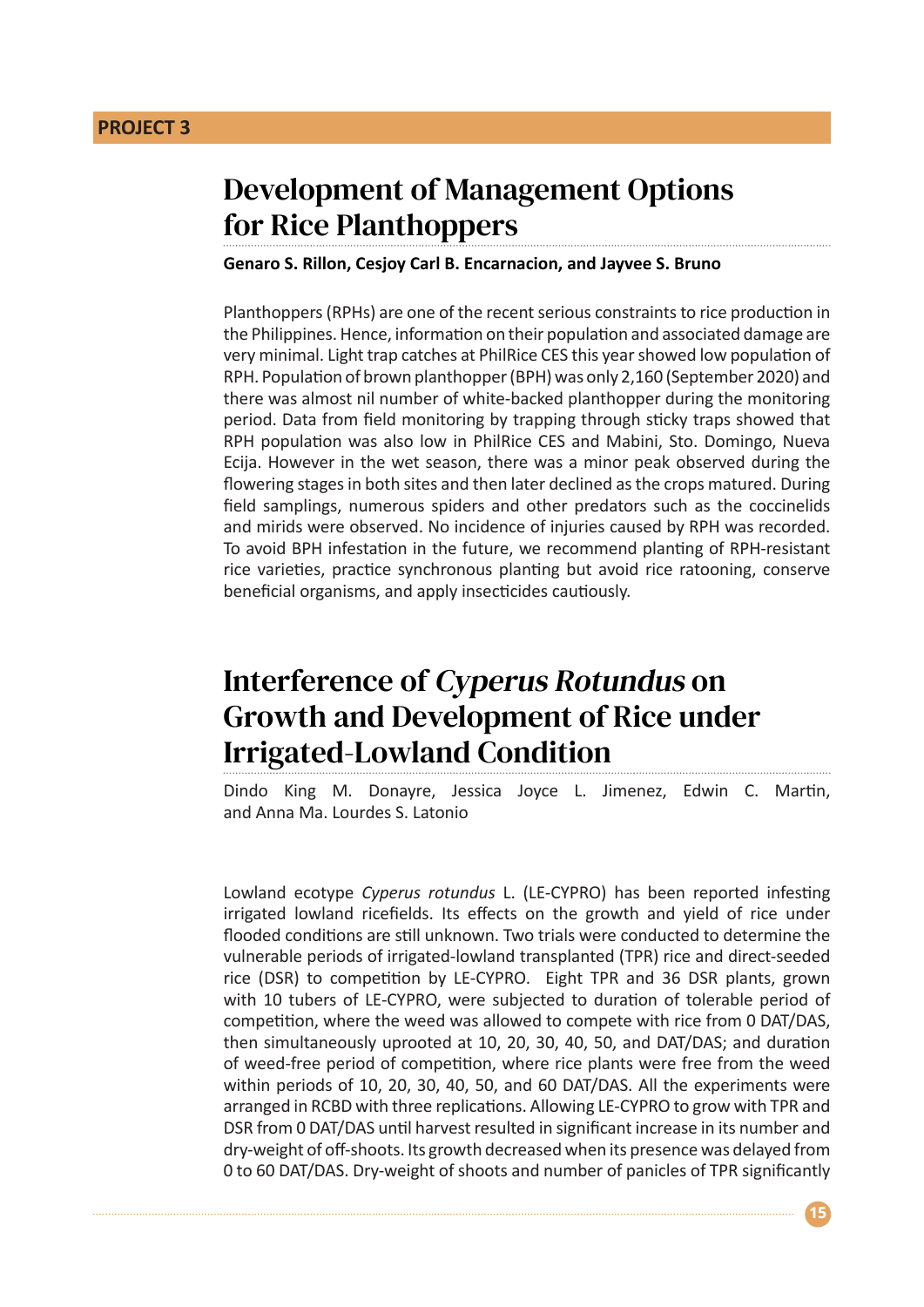decreased as LE-CYPRO grew and competed. Grain yields were not reduced within 10 and 20 DAT but reduced by 10.7, 19.9, 14.8, 16.3, and 40% when the weed was within 30, 40, 50, 60 days and until harvest; minimal reductions when the weed was absent within 10 until 60 DAT. Dry-weight of shoots and number of panicles of DSR were also significantly reduced. Grain yield of DSR was reduced by 15, 17.2, 16.3, 18.5, and 34.1% when the weed was present within 30, 40, 50, and 60 DAT and until harvest, respectively. No yield penalty was observed within 10 and 20 DAS. Grain yield of DSR was reduced by 16.9 and 4.1% when it was weed-free within 10 and 20 DAS.

## Antifungal Effects of Selected Weed Against the Philippine Isolate of Magnaporthe grisea Causing Rice Blast Disease

Fe A. Dela Peña and Henesie G. Pascua

An experiment was conducted to determine the effect of weed ethanolic extracts against *Magnaporthe grisea*. In phytotoxicity test, extracts of *Eichhornia crassipes* and *Ipomoea aquatica* at 100ul plus 5ml water showed slight injuries on rice plants; *Pistia stratiotes* caused yellowing; and *Physalis angulata*, a very light discoloration. Respective extracts of *E. crassipes, I. aquatica,* and *P. angulata* inhibited the spore germination of *M. grisea*. In food poisoned technique, the 75% concentration of *E. crassipes* caused 3.6% mycelial growth reduction on the rice blast fungus while *P. angulata* by 9.50%. *I. aquatica*, at all concentrations, had no effect on the fungus. The weed extracts can be recommended as biofungicide against *M. grisea*.

## Evaluation of Golden Apple Snail and Lantana camara as Attractants for Rice Bug

**Evelyn M. Valdez, Dindo King M. Donayre, Jessica Joyce L. Jimenez, and Anna Maria Lourdes S. Latonio**

Golden apple snail (GAS) and *Lantana camara* have been reported as effective attractants to rice bugs. Despite the discoveries, evaluating the attractive effects of these organisms under field conditions are very limited. A field study was conducted in Maria Aurora and Baler, Aurora from January to March 2020 to determine the efficacies of GAS and *L. camara* as attractants to rice bug*.* Crushed or uncrushed GAS attracted a greater number of rice bugs than *L. camara,* particularly at Wenceslao, Aurora. Initial testing of different trap designs, conducted in Science City of Muñoz, Nueva Ecija from September to October showed that putting GAS inside the net was the most effective in attracting rice bugs.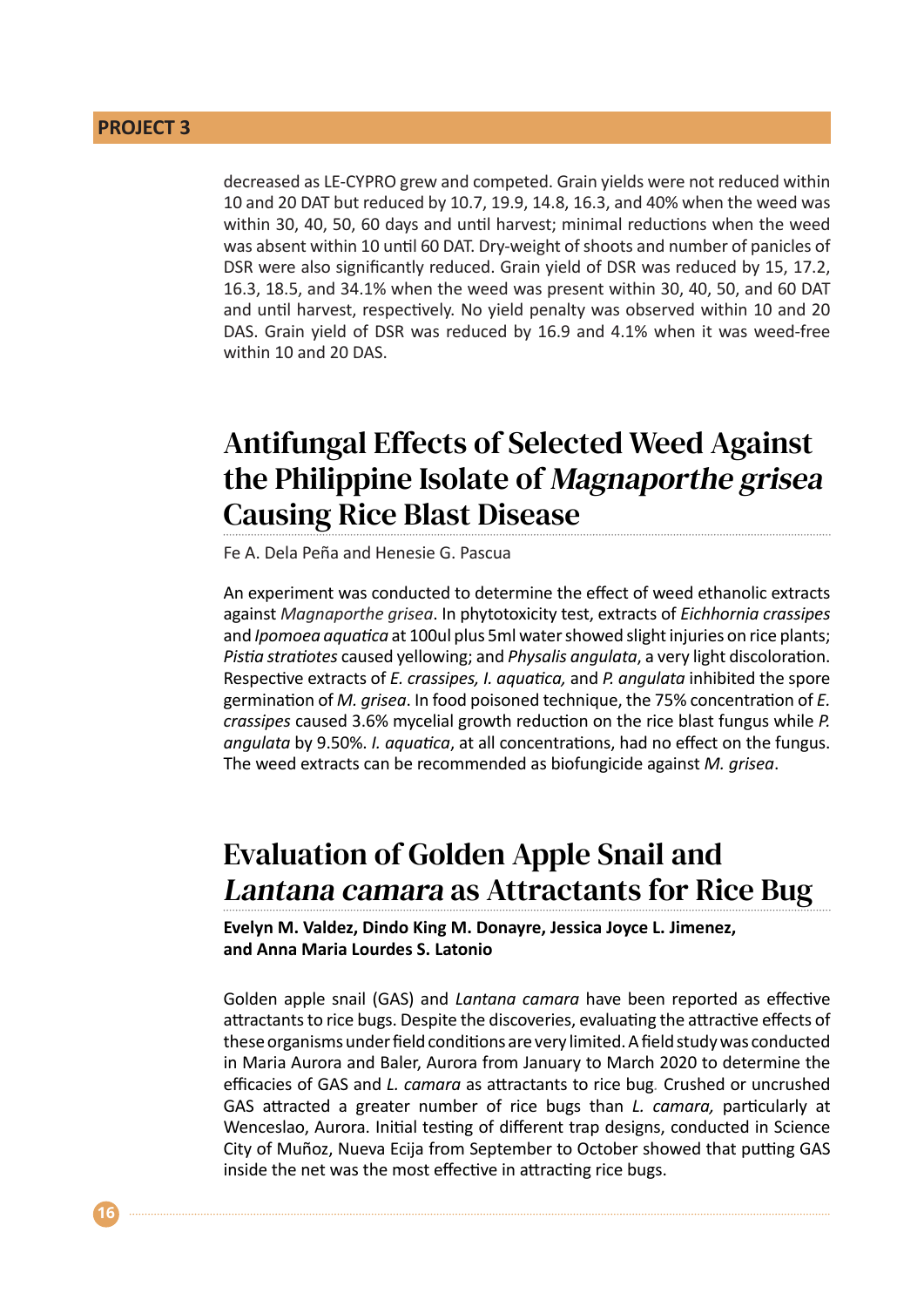#### Conservation of Organisms with Beneficial Uses to Pest Management

**Ma. Salome V. Duca, Jessica Joyce L. Jimenez, Dindo King Donayre, and Jennifer T. Niones**

A study was conducted at the Plant Pathology Laboratory of Crop Protection Division to determine the best method of conserving organisms with beneficial uses to pest management. Four preservation methods [filter paper, PDA, PDA with glycerol (PDAG), and microbank] were evaluated by storing each separately with 12 fungal endophytes, 12 fungal epiphytes, and 4 fungal pathogens of rice at two varying temperatures (5°C and -20°C) and two periods of revival (1 and 2 years). After two years of preservation, filter paper had the highest revival rates regardless of storage temperature (93% from 5°C and 86% from -20°C). This was followed by PDA (63% from 5°C and 32% from -20°C) and PDAG with 4% from 5°C and 29% from -20°C. In addition, 17 isolates (61%) from microbank were mainly revived from -20°C. The widest growths of fungi (67-100%) were obtained in filter paper method (5°C and -20°C), particularly for isolates' 1Clt2, 37 Bub, D7, DT7, DT4, DT5, and the sheath blight pathogen. Among the four preservation methods, the filter paper was the cheapest, easiest to prepare, and required minimal space for conserving fungal isolates.